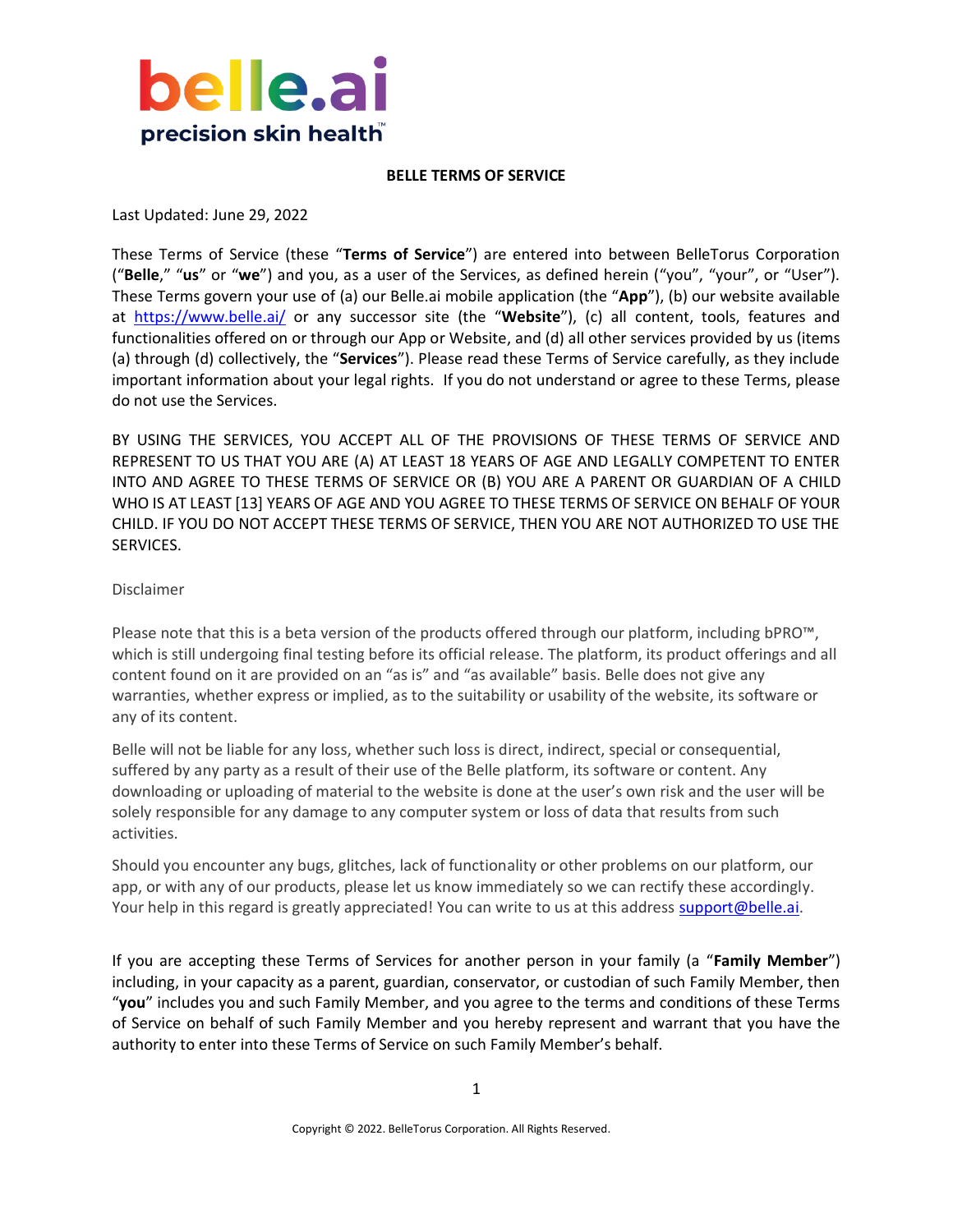THESE TERMS OF SERVICE INCLUDE (I) AN ARBITRATION PROVISION; (II) A WAIVER OF RIGHTS TO BRING A CLASS ACTION AGAINST US; AND (III) A RELEASE BY YOU OF ALL CLAIMS FOR DAMAGE AGAINST US THAT MAY ARISE OUT OF YOUR USE OF THE SERVICES. BY USING ANY OF THE SERVICES, YOU AGREE TO THESE PROVISIONS.

# **I. ABOUT THE SERVICES**

1. Services. [The Services include an artificial intelligence ("**AI**")-powered software solution that is designed to assist you with identifying, evaluating, and tracking dermatological conditions.] You may upload a digital image ("**Photo**") of a skin condition onto the App or the Website, and the Services will provide a qualitative assessment by identifying the condition, as well as a quantitative scoring by indicating the severity level for the condition.

THE SERVICES MAY PROVIDE YOU WITH CERTAIN INFORMATION AND DATA; HOWEVER, YOU ACKNOWLEDGE AND AGREE THAT THE SERVICES DO NOT PROVIDE OR CLAIM TO PROVIDE ANY MEDICAL OR SIMILAR PROFESSIONAL SERVICES OR ADVICE, AND THE INFORMATION PROVIDED VIA THE SERVICES IS NOT INTENDED TO REPLACE MEDICAL OR OTHER PROFESSIONAL ADVICE OFFERED BY A PHYSICIAN OR OTHER PROFESSIONAL HEALTHCARE PROVIDER. YOU SHALL BE SOLELY RESPONSIBLE FOR ALL USES, MEDICAL, AND BUSINESS JUDGMENTS MADE AND FOR CARE PROVIDED USING THE SERVICES. BELLE IS SOLELY A SOFTWARE PROVIDER AND IS NOT RESPONSIBLE FOR, AND IS UNDER NO OBLIGATION TO BECOME INVOLVED IN, ANY DISPUTES BETWEEN THE USERS OF THE SERVICES AND ANY THIRD PARTY OTHER THAN BELLE, INCLUDING HEALTHCARE PROFESSIONALS ADMINISTERING CLINICAL SERVICES ARISING IN CONNECTION WITH THE USE OF THE SERVICES.

# **II. ENROLLMENT**

- 1. User Account. You may use the Services solely for your personal, non-commercial use in accordance with these Terms of Service, and only if you are at least 18 years of age (or your parent or legal guardian has provided consent to the use of our Services). In order to use and access the Services you must create an account through the Website or App by completing the registration process set forth on the App or the Website, as applicable (each, your "**User Account**"). If you are the parent or guardian of a Family Member under the age of 18, and you decide to make the Services available to that Family Member, you may do so by establishing the User Account in your name for the benefit of such Family Member and providing consent for us to collect personal information from the Family Member. You are responsible for providing and maintaining current and accurate contact information, which may include name, email address, address, telephone number and other account information. Please review our Privacy Policy to learn about how we collect, use, share and protect your personal information.
- 2. Confidentiality of User Account. You are the sole authorized user of your User Accounts. You are responsible for maintaining the confidentiality of any password and account name for accessing the Services. You are solely and fully responsible for all activities that occur under your password or User Account. Belle has no control over the use of your or any user's account and expressly disclaims any liability derived therefrom. Should you suspect that any unauthorized party may be using your password or User Account or you suspect any other breach of security, please contact Belle immediately by emailing support@belle.ai.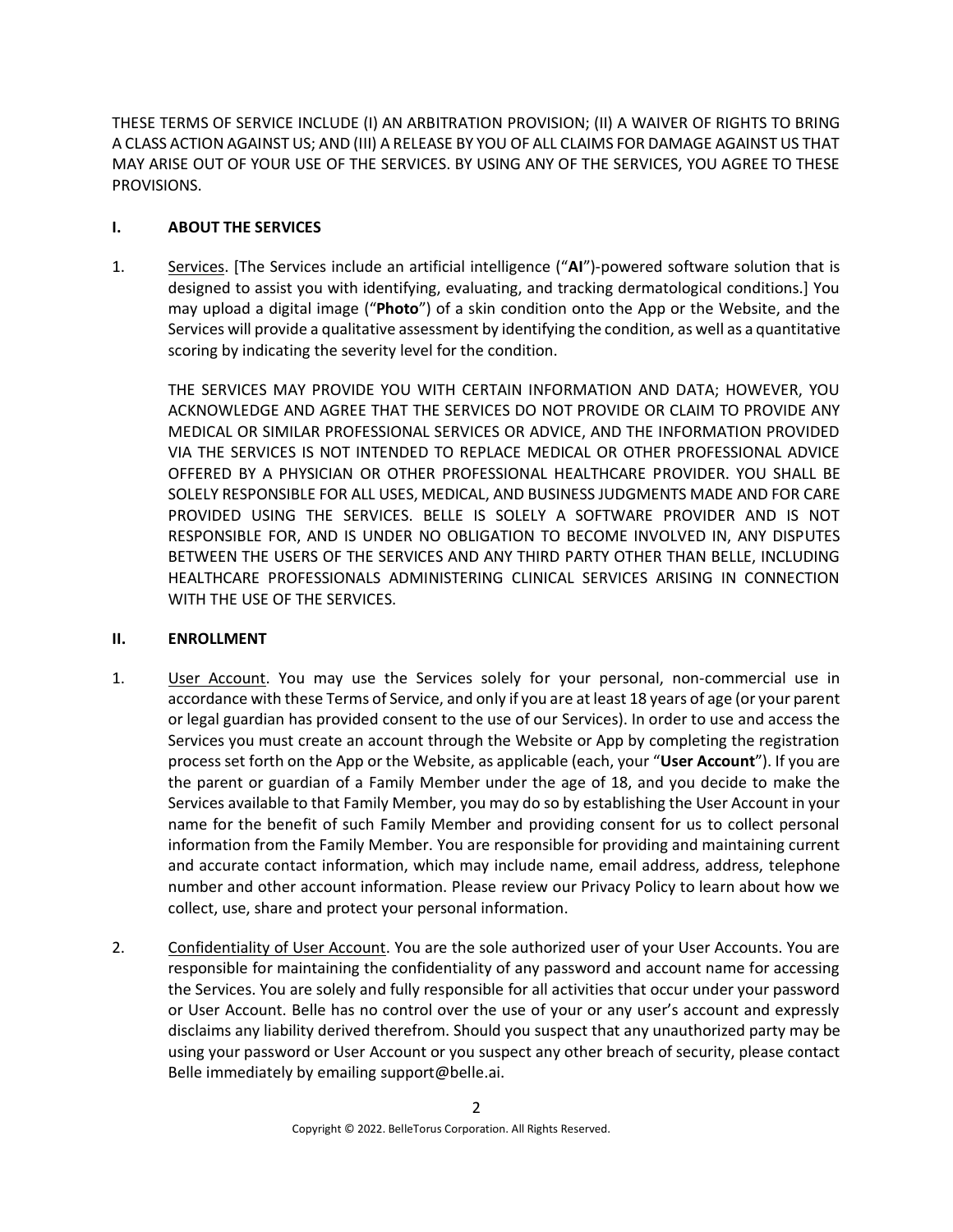#### <span id="page-2-0"></span>**III. TERMS APPLICABLE TO THE SERVICES**

1. License to the Services. Subject to your compliance with these Terms of Service, Belle hereby grants to you, a personal, nonexclusive, nontransferable, revocable, limited license (without the right to sublicense) to (a) access and use the Services, and (b) to download a single copy of the App onto your own mobile device to use the Services. This license includes a right to access or use any third-party software or services embedded or included in any portion of the App or Website in connection with your permitted use of the Services. These Terms of Service are limited to the intellectual property rights of Belle and its affiliates and licensors and do not include any rights to other patents or intellectual property. We reserve all rights not expressly granted to you pursuant to these Terms of Service. The limited rights granted to you to access and use the Services in accordance with these Terms of Service comprise a limited license and do not constitute the sale of any software program.

# 2. Restrictions.

- (a) You agree that: (i) you will only use the Services for lawful purposes; (ii) you will not use the Services for sending or storing any unlawful material or for fraudulent purposes or to engage in any illegal, offensive, indecent, pornographic, or objectionable conduct; (iii) you will not use the Services to advertise, solicit, or transmit commercial advertisements or any other form of solicitation or unauthorized communication, including "spam"; (iv) you will not use the Services to cause nuisance, annoyance, or inconvenience; (v) you will not impair the proper operation of the Services' network; (vi) you will not try to harm the Services in any way whatsoever; and (vii) you will only use the Services for your own personal use and will not resell it to a third party or otherwise use it for commercial purposes.
- (b) You agree that you will not directly or indirectly: (i) distribute, sell, assign, encumber, transfer, rent, lease, loan, sublicense, modify, time-share, or exploit the Services in any unauthorized manner, including but not limited to by trespass or burdening network capacity; (ii) use the Services in any service bureau arrangement; (iii) copy, reproduce, adapt, create derivative works of, translate, localize, port, or modify the Services, any updates, or any part thereof in any form or manner or by any means; (iv) harvest or scrape any content or data from the Services, or (v) permit any third party to engage in any of the acts described in clauses (i) through (iv).
- (c) You further understand and agree that you are not permitted to: (i) remove or alter any copyright, trademark, certifications, or other proprietary rights' notice or restrictive rights legend contained or included in the Services; (ii) decompile, disassemble, reverse compile, reverse assemble, reverse translate or otherwise reverse engineer any part of the Services, any updates, or any part thereof (except as and only to the extent any foregoing restriction is prohibited by applicable law or to the extent as may be permitted by the licensing terms governing use of any open sourced components included with the Services); (iii) use any means to discover the source code of any portion of the Services; or (iv) otherwise circumvent any functionality that controls access to or otherwise protects the Services.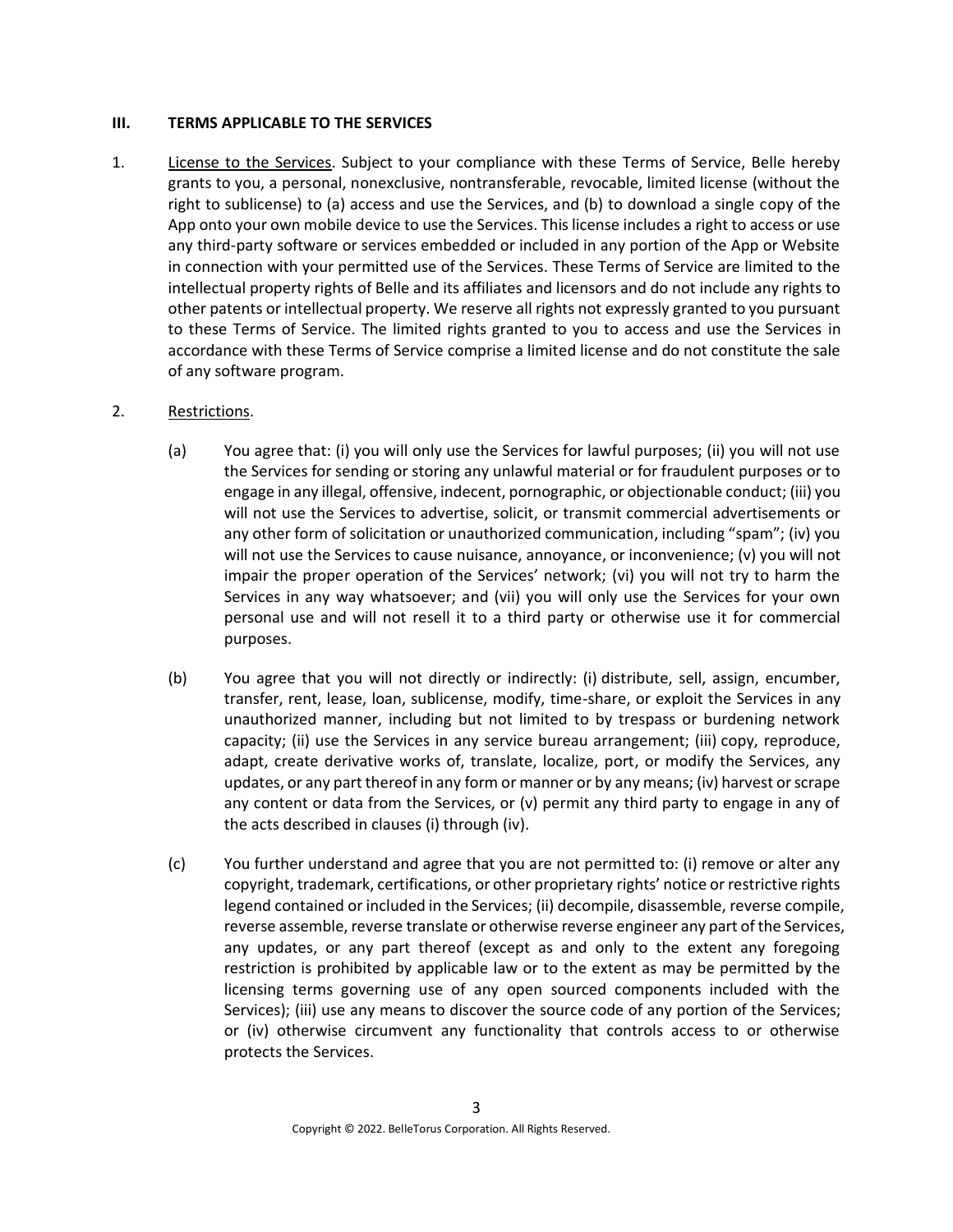- (d) Belle, and its licensors, reserve the right to change, suspend, remove, or disable access to the Services at any time without notice. In no event will Belle be liable for the removal of or disabling of access to any such Services. Belle may also impose limits on the use of or access to the Services, in any case and without notice or liability.
- 3. Internet Charges. You are responsible for providing the mobile device, wireless service plan, Internet connections and/or other equipment or services that you need to download, install and/or use the Services. WE DO NOT GUARANTEE THAT THE SERVICES CAN BE ACCESSED AND USED ON ANY PARTICULAR DEVICE OR WITH ANY PARTICULAR SERVICE PLAN. WE DO NOT GUARANTEE THAT THE SERVICES WILL BE AVAILABLE IN ANY PARTICULAR GEOGRAPHIC LOCATION. As part of the Services, you may receive push notifications, text messages, picture messages, alerts, emails, or other types of messages directly sent to you outside or inside the App or Website ("**Push Messages**"). You agree that Belle may contact you via telephone or text messages (including by an automatic telephone dialing system) at any of the telephone numbers provided by you or on your behalf in connection with your use of the Services, including for marketing purposes. You understand that you are not required to provide this consent as a condition of use of the Services. You also understand that you may opt out of receiving text messages from us at any time, either by replying to our text with the word "STOP", or by contacting us at [support@belle.ai](mailto:info@belle.ai) . If you do not choose to opt out, we may contact you as outlined in our Privacy Policy. You acknowledge that, when you use the App, the Website or the Services on a mobile device, your wireless service provider may charge you fees for data, text messaging and/or other wireless access. YOU ARE SOLELY RESPONSIBLE FOR ANY FEE, COST, OR EXPENSE THAT YOU INCUR TO DOWNLOAD, INSTALL AND/OR USE THE APP, THE WEBSITE, OR THE APP OR WEBSITE SERVICES ON YOUR MOBILE DEVICE, INCLUDING FOR YOUR RECEIPT OF PUSH MESSAGES FROM BELLE.
- 4. App Updates. Belle may make available for download certain updates or upgrades to the App to update, enhance, or further develop the App ("**App Updates**"). The license granted herein allows you to download and use the App Updates pursuant to the same terms and conditions applicable to your use of the App.
- 5. Use of Health-Related and Other Personal Information. The Services will allow you to complete surveys and share other information about yourself and your health. By using the Services, you agree that Belle may collect, use, and disclose such information, including your health-related information (collectively "**Information**") in accordance with these Terms of Service and the Privacy Policy.
- 6. Your Content License Grant. In connection with your use of the Services, you may be able to post, upload, or submit content to be made available through the Services ("**Your Content**"). For clarity, Your Content includes your Photos or Information. In order to operate the Service, we must obtain from you certain license rights in Your Content so that actions we take in operating the Service are not considered legal violations. Accordingly, by using the Service and uploading Your Content, you grant us a license to access, use, host, cache, store, reproduce, transmit, display, publish, distribute, and modify (for technical purposes, e.g., making sure content is viewable on smartphones as well as computers and other devices) Your Content but solely as required to be able to operate and provide the Services. You agree that these rights and licenses are royalty free, transferable, sub-licensable, worldwide and irrevocable (for so long as Your Content is stored with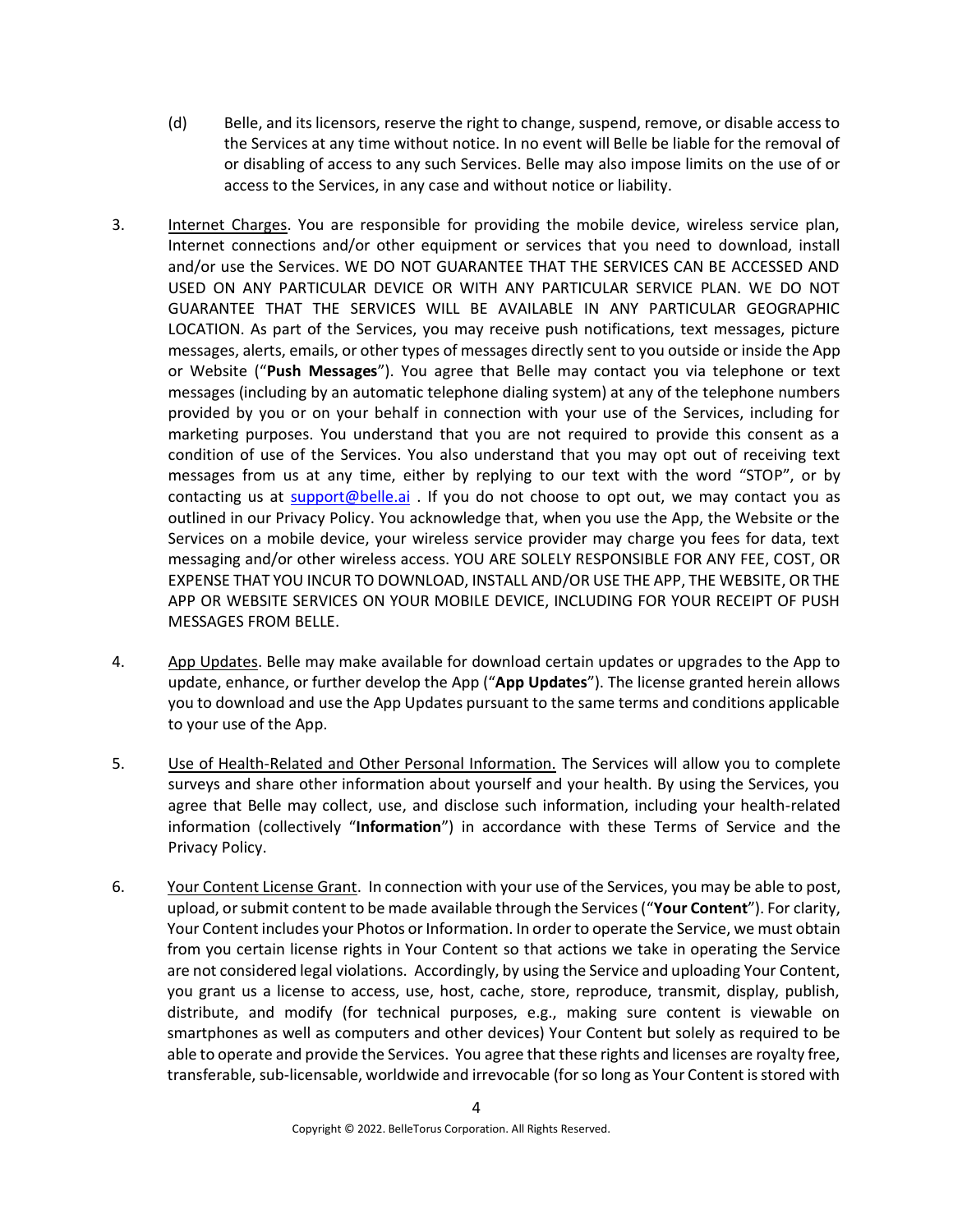us), and include a right for us to make Your Content available to, and pass these rights along to, others with whom we have contractual relationships related to the provision of the Services, solely for the purpose of providing such Services, and to otherwise permit access to or disclose Your Content to third parties if we determine such access is necessary to comply with our legal obligations. As part of the foregoing license grant you agree that the other users of the Services shall have the right to comment on and/or tag Your Content and/or to use, publish, display, modify or include a copy of Your Content as part of their own use of the Services; except that the foregoing shall not apply to any of Your Content that you upload or post privately for non-public display on the Services. By posting or submitting Your Content through the Services, you represent and warrant that you have, or have obtained, all rights, licenses, consents, permissions, power and/or authority necessary to grant the rights granted herein for Your Content. You agree that Your Content will not contain material subject to copyright or other proprietary rights, unless you have the necessary permission or are otherwise legally entitled to post the material and to grant us the license described above.

# 7. Notice of Infringement – DMCA Policy

If you believe that any text, graphics, photos, audio, videos or other materials or works uploaded, downloaded or appearing on the Services have been copied in a way that constitutes copyright infringement, you may submit a notification to our copyright agent in accordance with 17 USC 512(c) of the Digital Millennium Copyright Act (the "**DMCA**"), by providing the following information in writing:

- (a) identification of the copyrighted work that is claimed to be infringed;
- (b) identification of the allegedly infringing material that is requested to be removed, including a description of where it is located on the Service;
- (c) information for our copyright agent to contact you, such as an address, telephone number and e-mail address;
- (d) a statement that you have a good faith belief that the identified, allegedly infringing use is not authorized by the copyright owners, its agent or the law;
- (e) a statement that the information above is accurate, and under penalty of perjury, that you are the copyright owner or the authorized person to act on behalf of the copyright owner; and
- (f) the physical or electronic signature of a person authorized to act on behalf of the owner of the copyright or of an exclusive right that is allegedly infringed.

Notices of copyright infringement claims should be sent by mail to: BelleTorus Corporation, Attn: [COPYRIGHT AGENT], [PHYSICAL ADDRESS]; or by e-mail to support@belle.ai. It is our policy, in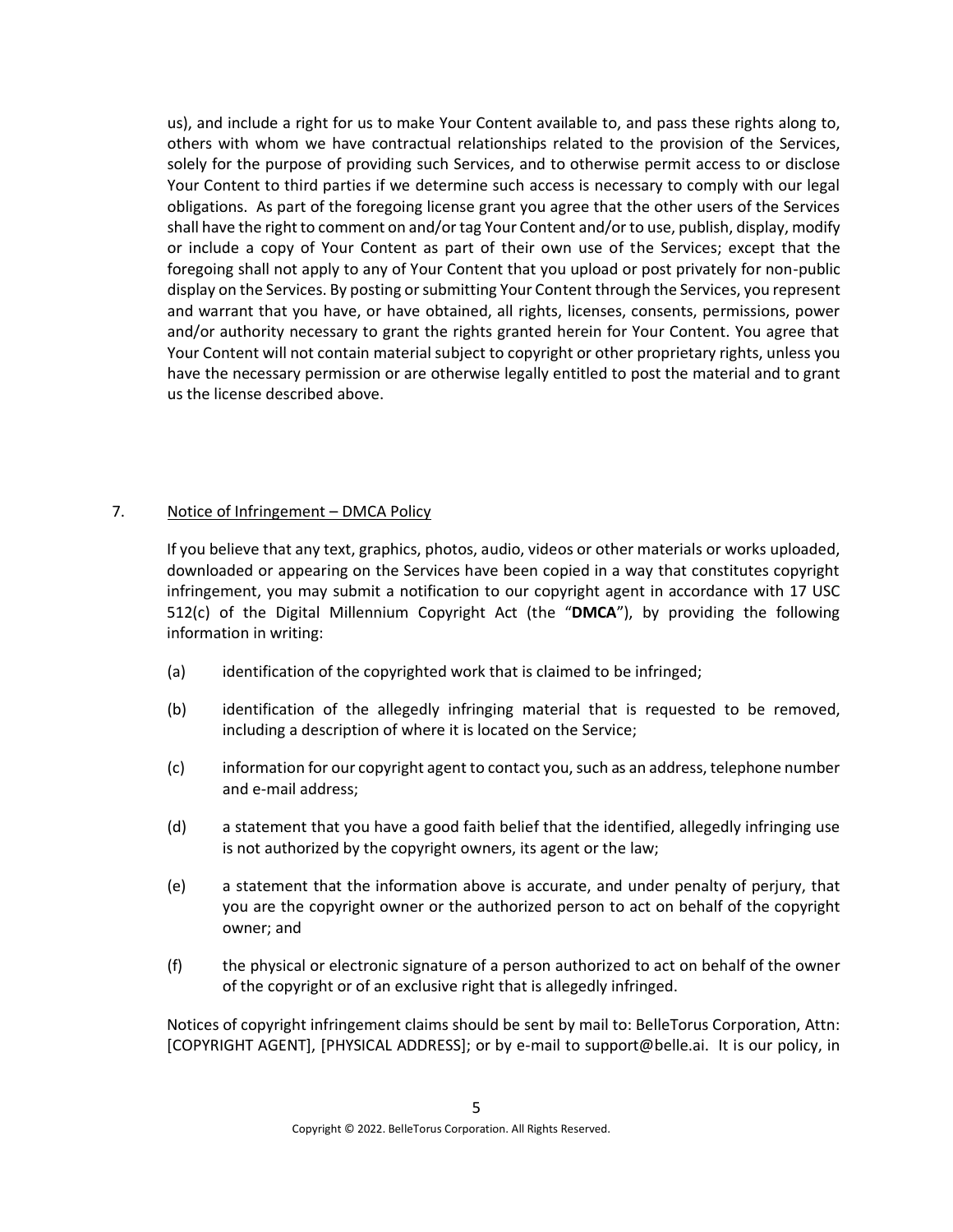appropriate circumstances and at our discretion, to disable or terminate the accounts of users who repeatedly infringe copyrights or intellectual property rights of others.

- 8. A user of the Services who has uploaded or posted materials identified as infringing as described above may supply a counter-notification pursuant to sections  $512(g)(2)$  and (3) of the DMCA. When we receive a counter-notification, we may reinstate the posts or material in question, in our sole discretion. To file a counter-notification with us, you must provide a written communication (by fax or regular mail or by email) that sets forth all of the items required by sections  $512(g)(2)$  and (3) of the DMCA. Please note that you will be liable for damages if you materially misrepresent that content or an activity is not infringing the copyrights of others.
- 9. Aggregated / Anonymous Data. Belle may de-identify and/or aggregate your Photos, Information, system usage data and similar information relating to the provision, use and performance of various aspects of the Services with information from other users that does not include any direct identifiers that could identify you or anyone else ("**Aggregated Data**"). You hereby grant Belle, a non-exclusive, royalty-free, perpetual, irrevocable, worldwide right and license, with right of sublicense, to access and use your Aggregated Data in accordance with the terms of our Privacy Policy for purposes of medical research and to enhance our Services, including to (a) train and evaluate algorithms under development, (b) to develop data and associated annotations used as reference for in-house labeling, and (c) for other machine learning training purposes.
- 10. Third Party Services and Materials. The Services may display, include or make available content, data, information, applications or materials from third parties, including your health care provider(s) ("**Third Party Materials**") or provide links to certain third-party web sites. By using the Services, you acknowledge and agree that Belle is not responsible for examining or evaluating the content, accuracy, completeness, timeliness, validity, copyright compliance, legality, decency, quality, or any other aspect of such Third Party Materials or websites. Belle does not warrant or endorse and does not assume and will not have any liability or responsibility to you or any other person for any third-party services, Third Party Materials or web sites, or for any other materials, products, or services of third parties. Third Party Materials and links to other web sites are provided solely as a convenience to you.
- 11. No Endorsements. Belle does not recommend or endorse any specific drugs, tests, physicians, products, procedures, and opinions. You should not construe Belle's publication of any content, data or information on the Services as an endorsement by Belle of the views expressed herein, or any warranty or guarantee of any strategy, recommendation, treatment, action or application of medication or preparation made by the author of the content.
- 12. Ownership. The Services and their content, including their "look and feel" (e.g., text, graphics, images, logos), proprietary content, information and other materials, are protected under intellectual property, copyright, trademark and other laws. Belle's name, trademarks, logo and all related names, logos, product and service names, designs and slogans are trademarks of Belle or its affiliates or licensors. Other names, logos, product and service names, designs and slogans that appear on the Services are the property of their respective owners, who may or may not be affiliated with, connected to, or sponsored by us. You acknowledge and agree that Belle and/or its licensors own all right, title and interest in and to the Services (including without limitation any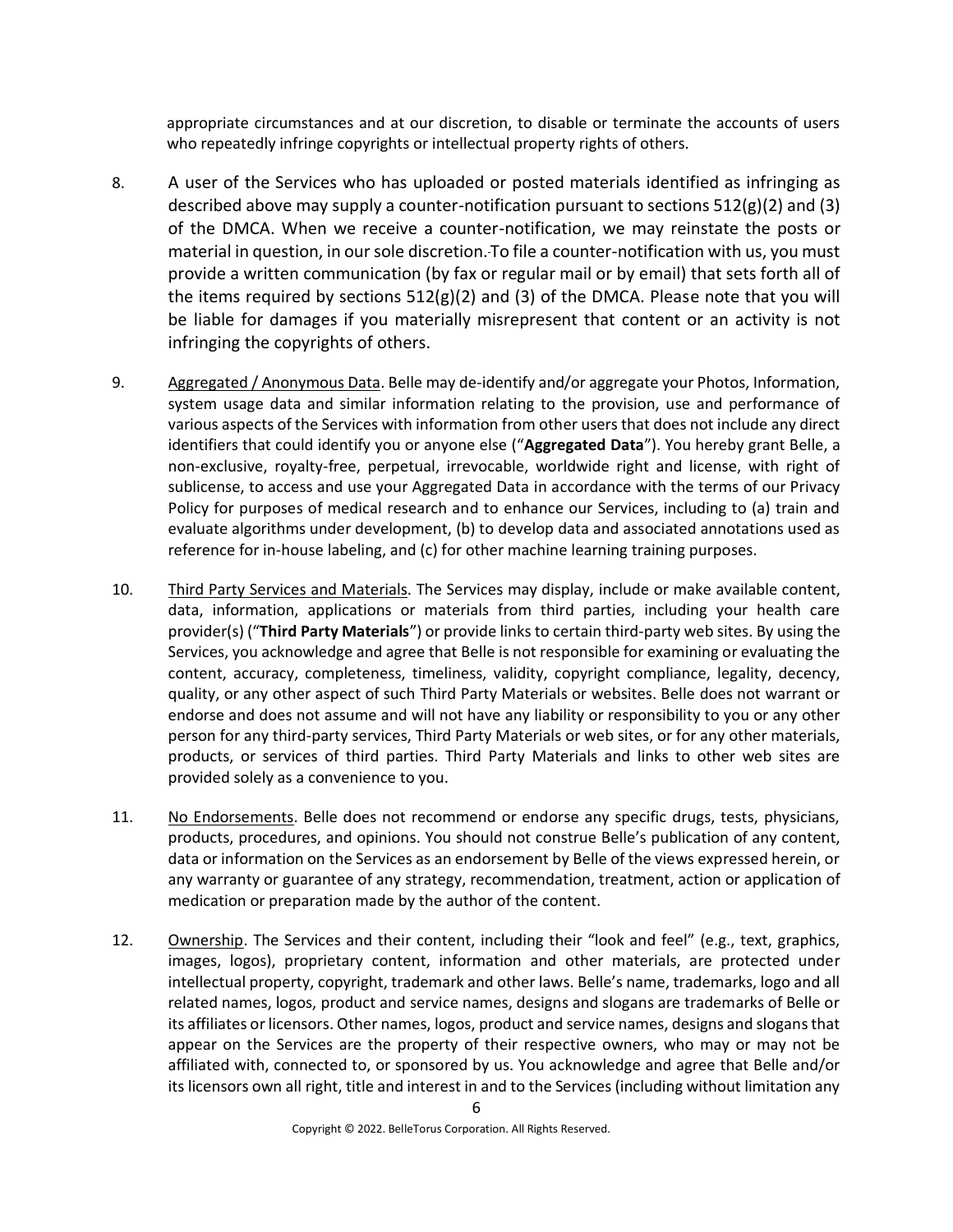and all patent, copyright, trade secret, trademark, show-how, know-how and any and all other intellectual property rights therein or related thereto) and you agree not to take any action(s) inconsistent with such ownership interests. You do not acquire any rights or licenses under any of Belle's (or its licensors') patents, patent applications, copyrights, trade secrets, trademarks, or other intellectual property rights on account of these Terms of Service. You acknowledge and agree that the features and functionality of the Services, and all software, content, data, "information and materials contained therein are the confidential and proprietary information of Belle (or its licensors), and accordingly you agree to (a) maintain the confidentiality of such information using reasonable efforts and care (but in no event less than the same efforts and care you use to protect your own confidential and proprietary information) and not disclose such information to any third party without the prior written consent of Belle, and (b) only use such information for the purposes of using the Services provided by Belle hereunder. Any Photos that you upload to the Services are and will remain your property.

13. Feedback. Any and all suggestions for correction, change and modification to the Services and other feedback (including but not limited to quotations of written or oral feedback) (collectively, "**Feedback**") are and will remain the property of Belle and Belle may use and disclose such Feedback in any manner and for any purpose whatsoever without further notice or compensation to you and without retention by you of any proprietary or other right or claim. You hereby assign to Belle any and all right, title and interest (including, but not limited to, any patent, copyright, trade secret, trademark, show-how, know-how, moral rights and any and all other intellectual property right) that you may have in and to any and all Feedback.

#### <span id="page-6-0"></span>**IV. DISCLAIMER OF WARRANTIES & LIMITATION OF LIABILITY**

1. YOU ARE SOLELY AND FULLY RESPONSIBLE FOR YOUR USE OF THE SERVICES. YOU EXPRESSLY ACKNOWLEDGE AND AGREE THAT USE OF THE SERVICES IS AT YOUR SOLE RISK AND THAT THE ENTIRE RISK AS TO SATISFACTORY QUALITY, PERFORMANCE, ACCURACY, AND EFFORT IS WITH YOU. TO THE MAXIMUM EXTENT PERMITTED BY APPLICABLE LAW, THE SERVICES (INCLUDING, WITHOUT LIMITATION, ANY THIRD PARTY MATERIALS, THIRD PARTY SOFTWARE OR SERVICES) ARE PROVIDED TO YOU ON AN "AS IS" AND "AS AVAILABLE" BASIS, WITH ALL FAULTS AND WITHOUT WARRANTY OF ANY KIND, AND BELLE, ITS AFFILIATES AND THEIR RESPECTIVE OWNERS, DIRECTORS, OFFICERS, EMPLOYEES, AND AGENTS (COLLECTIVELY, THE "**RELEASED PARTIES**") HEREBY EXPRESSLY DISCLAIM ALL WARRANTIES AND CONDITIONS WITH RESPECT TO THE SERVICES (INCLUDING THE USE, PERFORMANCE AND SUPPORT THEREOF) AND ANY DATA OR INFORMATION PROVIDED THROUGH THE SERVICES, INCLUDING ANY ASSESSMENT OR SCORING THAT MAY BE PROVIDED, EITHER EXPRESS, IMPLIED OR STATUTORY, INCLUDING, BUT NOT LIMITED TO, THE IMPLIED WARRANTIES AND/OR CONDITIONS OF MERCHANTABILITY, OF SATISFACTORY QUALITY, OF FITNESS FOR A PARTICULAR PURPOSE, OF ACCURACY, OF QUIET ENJOYMENT, TITLE OR NON-INFRINGEMENT OF THIRD PARTY RIGHTS, INTERFERENCE WITH ENJOYMENT, COMPLETENESS, INTEGRATION, FREEDOM FROM DEFECTS OR DISABLING DEVICES, UNINTERRUPTED USE AND ALL WARRANTIES IMPLIED FROM ANY COURSE OF DEALING OR USAGE OF TRADE. BELLE DOES NOT WARRANT THAT (A) THE SERVICES WILL MEET YOUR REQUIREMENTS, (B) OPERATION OF THE SERVICES WILL BE UNINTERRUPTED OR VIRUS- OR ERROR-FREE, (C) THAT THE SERVICES WILL OPERATE OR BE COMPATIBLE WITH ANY OTHER APPLICATION OR ANY PARTICULAR SYSTEM OR DEVICE, OR (IV) DEFECTS IN THE SERVICES WILL BE CORRECTED. ANY ORAL OR WRITTEN ADVICE PROVIDED BY BELLE OR ITS AUTHORIZED AGENTS WILL NOT BE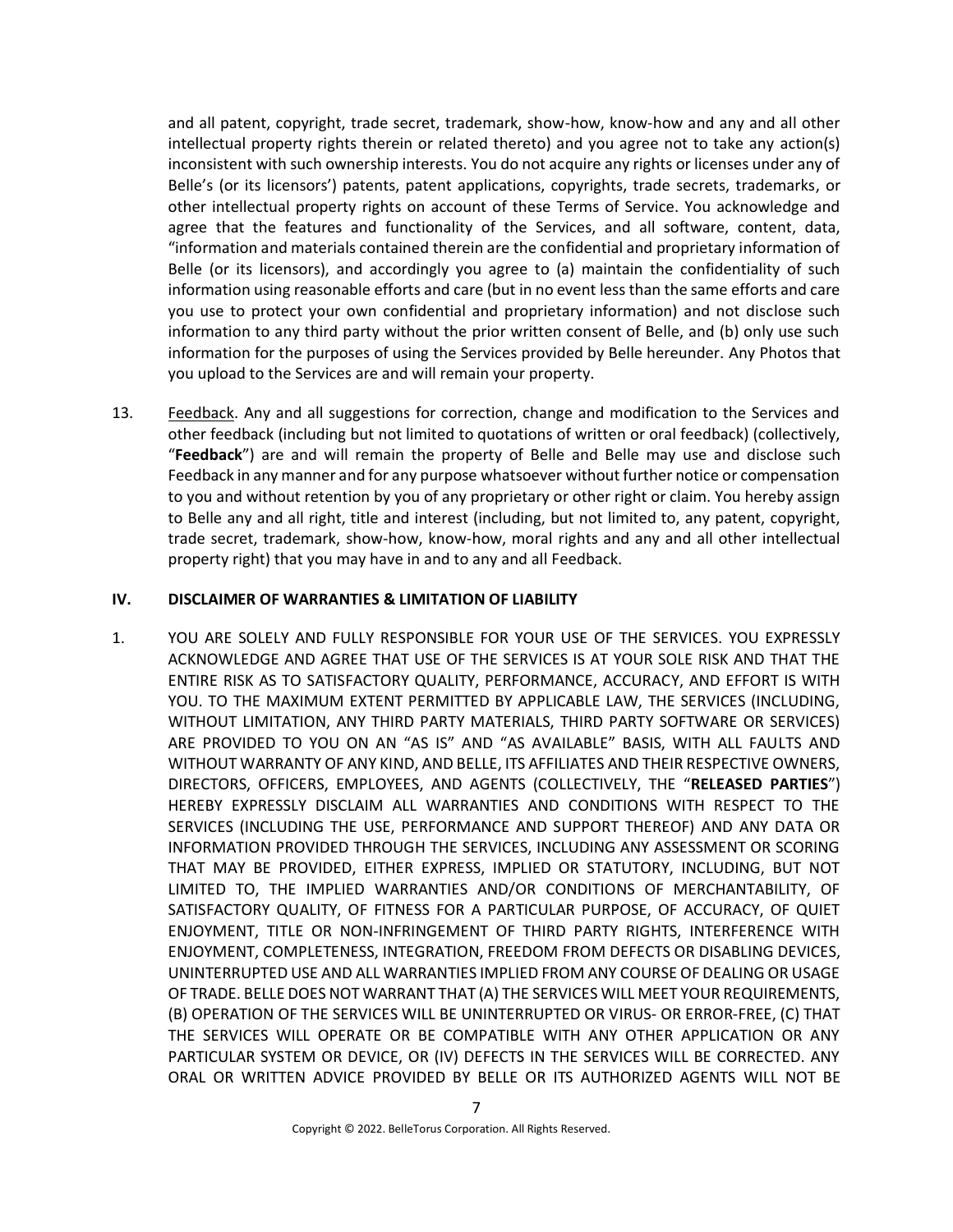DEEMED TO CREATE ANY WARRANTY. NO ORAL OR WRITTEN INFORMATION OR ADVICE GIVEN BY BELLE OR ITS AUTHORIZED REPRESENTATIVE SHALL CREATE A WARRANTY. SOME JURISDICTIONS DO NOT ALLOW THE EXCLUSION OF IMPLIED WARRANTIES SO SOME OR ALL OF THE ABOVE EXCLUSIONS MAY NOT APPLY TO YOU.

- 2. TO THE EXTENT NOT PROHIBITED BY LAW, YOU AGREE THAT IN NO EVENT WILL BELLE OR THE RELEASED PARTIES BE LIABLE FOR (A) ANY INDIRECT, SPECIAL, EXEMPLARY, INCIDENTAL, CONSEQUENTIAL OR PUNITIVE DAMAGES (INCLUDING, BUT NOT LIMITED TO, PROCUREMENT OF SUBSTITUTE GOODS OR SERVICES, LOSS OF USE, DATA OR PROFITS, BUSINESS INTERRUPTION OR ANY OTHER DAMAGES OR LOSSES, ARISING OUT OF OR RELATED TO YOUR USE OR INABILITY TO USE THE SERVICES), HOWEVER CAUSED AND UNDER ANY THEORY OF LIABILITY, WHETHER UNDER THESE TERMS OF SERVICE OR OTHERWISE ARISING IN ANY WAY IN CONNECTION WITH THE SERVICES OR THESE TERMS OF SERVICE AND WHETHER IN CONTRACT, STRICT LIABILITY OR TORT (INCLUDING NEGLIGENCE OR OTHERWISE) EVEN IF BELLE OR ANY RELEASED PARTY HAS BEEN ADVISED OF THE POSSIBILITY OF SUCH DAMAGE OR (B) FOR ANY OTHER CLAIM, DEMAND OR DAMAGES WHATSOEVER RESULTING FROM OR ARISING OUT OF OR IN CONNECTION WITH THIS TERMS OF SERVICE OR THE DELIVERY, USE OR PERFORMANCE OF THE SERVICES, INCLUDING WITH RESPECT TO THE PERFORMANCE OF HEALTHCARE SERVICES BY A HEALTH CARE PROFESSIONAL. SOME JURISDICTIONS (SUCH AS THE STATE OF NEW JERSEY) DO NOT ALLOW THE EXCLUSION OR LIMITATION OF INCIDENTAL OR CONSEQUENTIAL DAMAGES, SO THE ABOVE EXCLUSION OR LIMITATION MAY NOT APPLY TO YOU. BELLE AND THE RELEASED PARTIES' TOTAL LIABILITY TO YOU FOR ANY DAMAGES FINALLY AWARDED SHALL NOT EXCEED THE AMOUNT OF FIFTY DOLLARS (\$50.00) IN THE AGGREGATE. THE FOREGOING LIMITATIONS WILL APPLY EVEN IF THE ABOVE STATED REMEDY FAILS OF ITS ESSENTIAL PURPOSE. IN NO EVENT WILL BELLE OR THE RELEASED PARTIES BE LIABLE TO YOU OR ANYONE ELSE FOR LOSS OR INJURY, INCLUDING, WITHOUT LIMITATION, DEATH OR PERSONAL INJURY RESULTING FROM YOUR USE OF OR INABILITY TO USE THE SERVICES.
- 3. You agree that the above limitations of liability together with the other provisions in these Terms of Service that limit liability are essential terms of these Terms of Service and that Belle would not be willing to grant you the rights set forth in these Terms of Service but for your agreement to the above limitations of liability; you are agreeing to these limitations of liability to induce Belle to grant you the rights set forth in these Terms of Service. To the extent that Belle may not, as a matter of applicable law, disclaim any implied warranty or limit their liabilities, the scope and duration of such warranty and the extent of liability of Belle will be the minimum permitted under such applicable law.
- 4. By entering into these Terms of Service and using the Services, you agree that you shall defend, indemnify and hold Belle and the Released Parties harmless from and against any and all claims, costs, damages, losses, liabilities and expenses (including attorneys' fees and costs) arising out of or in connection with: (a) your violation or breach of any term of these Terms of Service or any applicable law, rule or regulation, (b) Your Content, (c) your violation of any rights of any third party, (d) any unauthorized use of the Services, or (e) your negligence or willful misconduct.

# <span id="page-7-0"></span>**V. TERMINATION**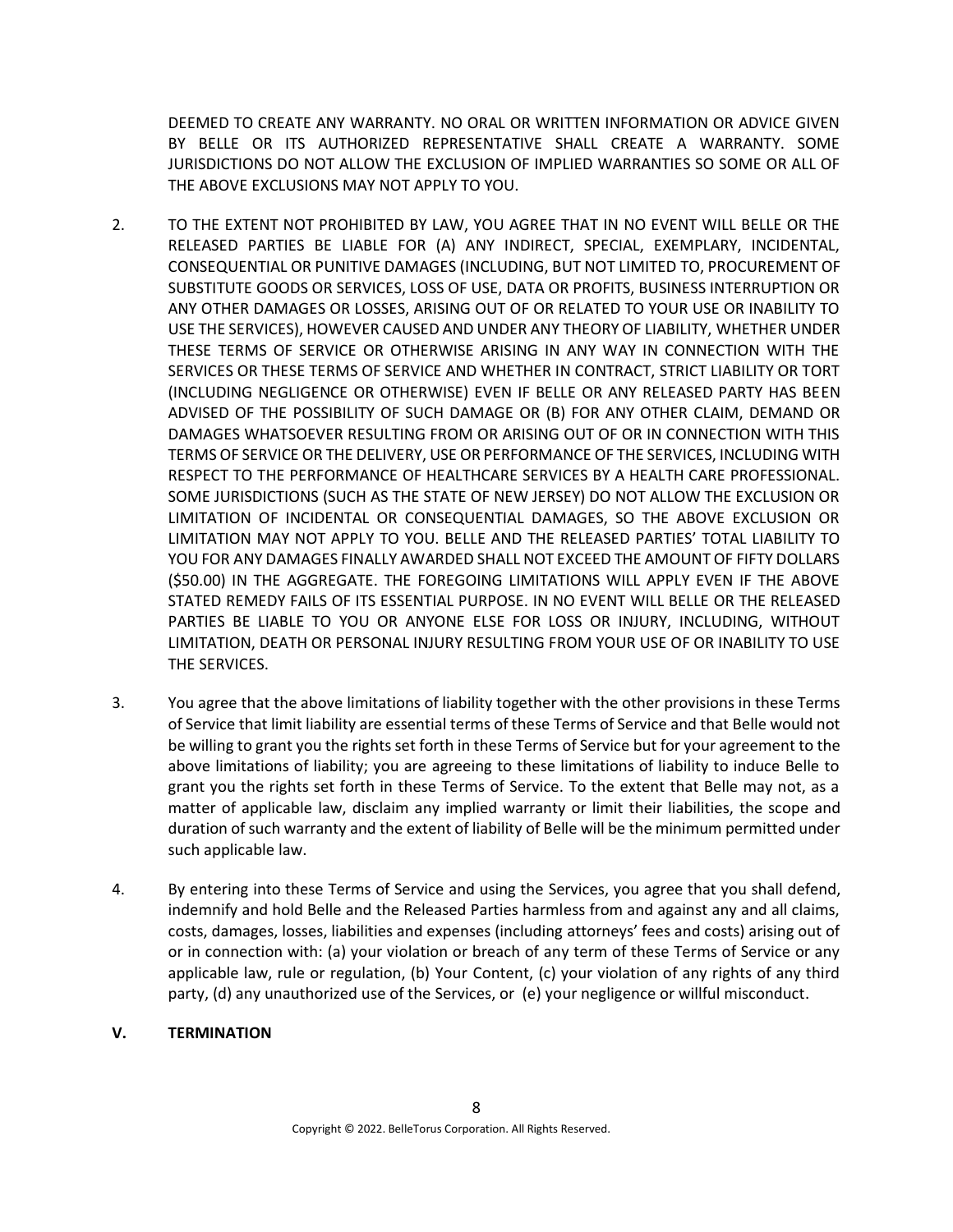Effect of Termination. If you breach any of the terms of these Terms of Service, all licenses granted by Belle, including permission to use the Services, will terminate automatically. Additionally, Belle may suspend, disable, or delete your User Account and/or the Services (or any part of the foregoing) with or without notice, for any or no reason. If Belle deletes your User Account for any suspected breach of these Terms of Service by you, you are prohibited from re-registering for the Services under a different name. Termination will not limit any of Belle's other rights or remedies at law or in equity. Upon termination or expiration of these Terms of Service, we shall maintain your medical information for the requisite period of time in accordance with applicable laws and regulations; provided, however, we shall not be obligated to maintain Your Content after the termination or expiration of these Terms of Service. Thereafter, we may, without notice to you, delete all such data or content in our systems or otherwise in our possession or under our control, except for any such data or content which we are obligated to maintain in accordance with applicable laws and regulations. Sections [III,](#page-2-0) [IV,](#page-6-0) [V,](#page-7-0) and [VII](#page-9-0) will survive any termination of these Terms of Service. Termination will not limit any of Belle's other rights or remedies at law or in equity.

#### <span id="page-8-0"></span>**VI. ARBITRATION AND CLASS ACTION WAIVER**

This Section includes an arbitration agreement and an agreement that all claims will be brought only in an individual capacity (and not as a Class Action (as defined below) or other representative proceeding). Please read it carefully. You may opt out of the arbitration agreement by following the opt out procedure described below.

- 1. Informal Process First. You agree that in the event of any dispute between you and Belle, you will first contact Belle and make a good faith sustained effort to resolve the dispute before resorting to more formal means of resolution, including without limitation any court action.
- 2. Arbitration Agreement. After the informal dispute resolution process, any remaining dispute, controversy, or claim (collectively, "**Claim**") relating in any way to your use of Belle's services and/or products, including the Services, or relating in any way to the communications between you and Belle or any other user of the Services, will be finally resolved by binding arbitration. This mandatory arbitration agreement applies equally to you and Belle. However, this arbitration agreement does not (a) govern any Claim by Belle for infringement of its intellectual property or access to the Services that is unauthorized or exceeds authorization granted in this Terms of Service or (b) bar you from making use of applicable small claims court procedures in appropriate cases.

Arbitration is more informal than a lawsuit in court. There is no judge or jury in arbitration. Instead, the dispute is resolve by a neutral arbitrator. Court review of an arbitration award is limited. Except to the extent the parties agree otherwise, arbitrators can award the same damages and relief that a court can award. You agree that the U.S. Federal Arbitration Act governs the interpretation and enforcement of this provision, and that you and Belle are each waiving the right to a trial by jury or to participate in a Class Action.

If you wish to begin an arbitration proceeding, after following the informal dispute resolution procedure, you must send a letter requesting arbitration and describing your claim to BelleTorus Corporation, at 245 First Street, Riverview II, 18th Floor, Cambridge, MA 02142. The arbitration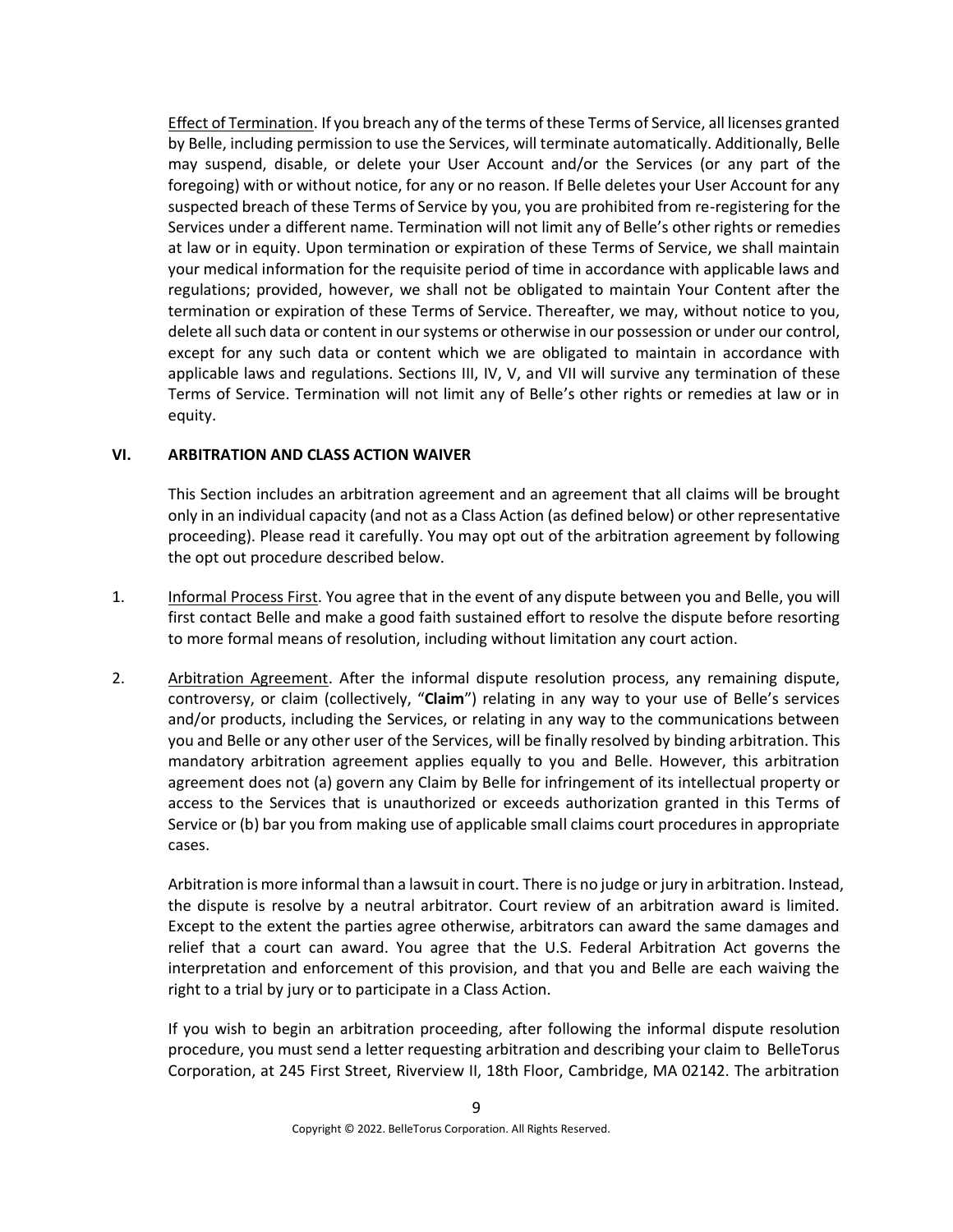will be administered by the Judicial Arbitration and Mediation Services (or its successor, "**JAMS**") under its rules.

The number of arbitrators will be one. You may choose to have the arbitration conducted by telephone, based on written submissions, or in person in the county where you live or at another mutually agreed location. The arbitration will be conducted in the English language. Massachusetts law will apply. Judgment on the award rendered by the arbitrator may be entered in any court having jurisdiction thereof.

Payment of all filing, administration and arbitrator fees will be governed by the JAMS rules. You and we will pay the administrative and arbitrator's fees and other costs in accordance with the applicable arbitration rules; but if applicable arbitration rules or laws require Belle to pay a greater portion or all of such fees and costs in order for this Section [VI](#page-8-0) to be enforceable, then Belle will have the right to elect to pay the fees and costs and proceed to arbitration, or to decline to do so and have the matter resolved through the courts.

The arbitrator, and not any federal, state, or local court, will have exclusive authority to resolve any dispute relating to the interpretation, applicability, unconscionability, arbitrability, enforceability, or formation of this arbitration agreement, including any claim that all or any part of this arbitration agreement is void or voidable. However, the preceding sentence will not apply to the "Class Action Waiver" section below.

**If you do not want to arbitrate disputes with Belle and you are an individual, you may opt out of this arbitration agreement by sending an email to support@belle.ai within thirty (30) days of the date you first access or use the Services.** 

# *Class Action Waiver*

Any Claim must be brought in the respective party's individual capacity, and not as a plaintiff or class member in any purported class, collective, representative, multiple plaintiff, or similar proceeding ("**Class Action**"). The parties expressly waive any ability to maintain any Class Action in any forum. If the Claim is subject to arbitration, the arbitrator will not have authority to combine or aggregate similar claims or conduct any Class Action nor make an award to any person or entity not a party to the arbitration. Any claim that all or part of this Class Action Waiver is unenforceable, unconscionable, void, or voidable may be determined only by a court of competent jurisdiction and not by an arbitrator.

If this Class Action waiver is found to be unenforceable, then the entirety of the Arbitration Agreement, if otherwise effective, will be null and void. The arbitrator may award declaratory or injunctive relief only in favor of the individual party seeking relief and only to the extent necessary to provide relief warranted by that party's individual claim. If for any reason a claim proceeds in court rather than in arbitration, you and Belle each waive any right to a jury trial.

# <span id="page-9-0"></span>**VII. GENERAL PROVISIONS**

1. Modifications. We may modify these Terms of Service at any time. Modifications become effective immediately upon your first access to or use of the Services after the "**Last Updated**" date at the top of these Terms of Service. If we make changes that are material, we may use reasonable efforts to attempt to notify you, including by email or placing a prominent notice on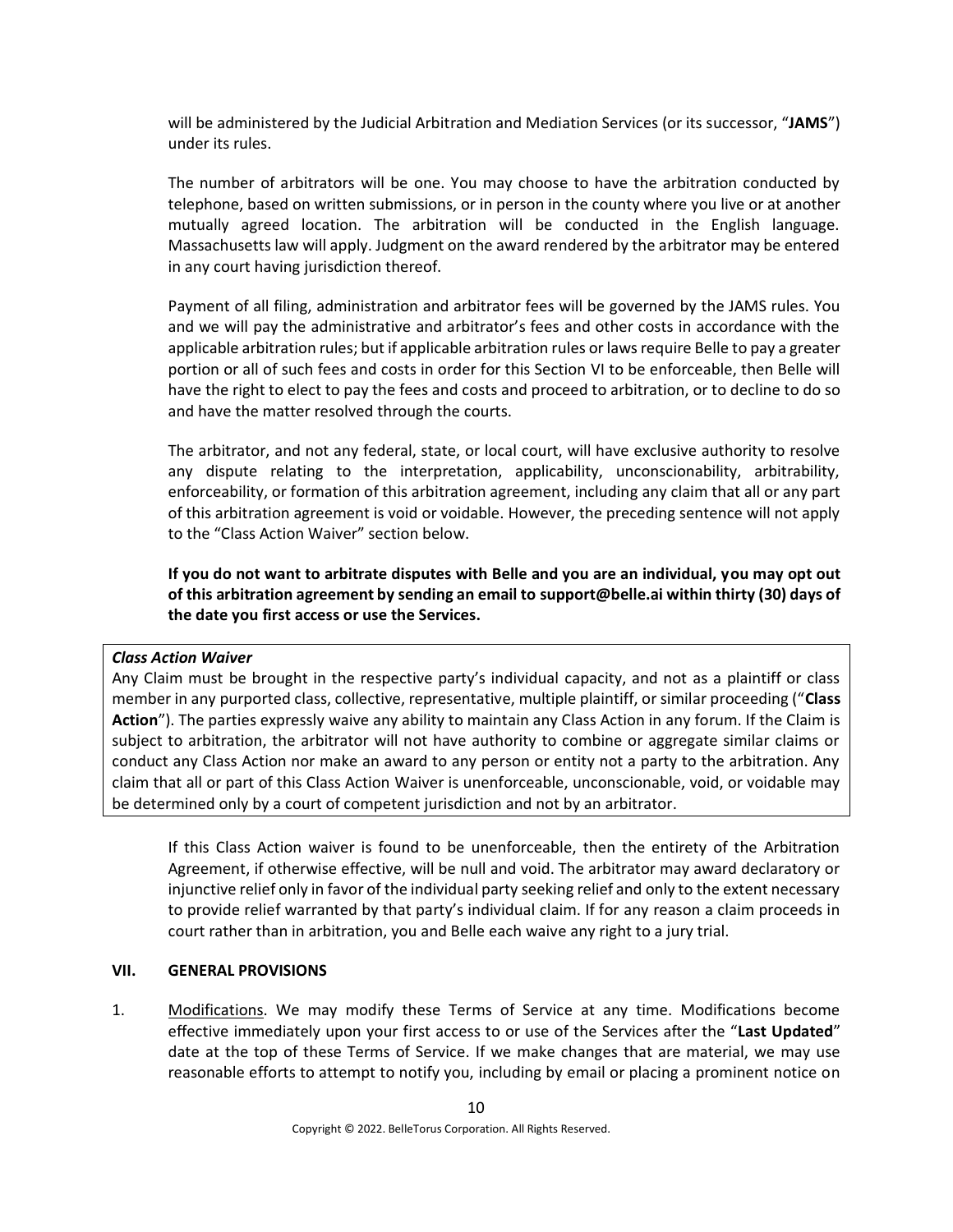the Website. However, it is your sole responsibility to review the Terms of Service from time to time to view any such changes. Your continued access or use of the Services after the modifications have become effective will be deemed your conclusive acceptance of the modified Terms of Service. If you do not agree with the modifications to the Terms of Service, then please do not access or use the Services.

- 2. California Residents. If you are a California resident, in accordance with Cal. Civil Code § 1789.3, you may report complaints to the Complaint Assistance Unit of the Division of Consumer Services of the California Department of Consumer Affairs by contacting them in writing at 1625 North Market Blvd., Suite N 112 Sacramento, CA 95834, or by telephone at (800) 952-5210.
- 3. Injunctive Relief. You agree that a breach of these Terms of Service will cause irreparable injury to Belle for which monetary damages would not be an adequate remedy and Belle shall be entitled to equitable relief in addition to any remedies it may have hereunder or at law without a bond, other security or proof of damages.
- 4. Electronic Communications Notice. When you use the Services or send emails to us, you are communicating with us electronically. You consent to receiving communications from us electronically. We may communicate with you by email or posting notices on the Website or App. You agree that all agreements and other communications that we provide to you electronically satisfy any legal requirement that such communications be in writing. In order to access any such communications, you must have a computer or other Internet-enabled device. In order to retain copies of any such communications, you must have a printer or data storage device. If you have a printer, you may print paper copies of any such communications for your own use. If you wish to withdraw your consent for us to communicate with you electronically, you may not use our Services.
- 5. iOS App users. The following terms and conditions apply to you only if you are using the App from the Apple App Store. You, as an end-user of the App, acknowledge that this Terms of Service is entered into by and between Belle and you and not with Apple, Inc., and Apple, Inc. is not responsible for the App and/or its content. Notwithstanding the foregoing, you acknowledge that Apple, Inc. and its subsidiaries are third-party beneficiaries of this Terms of Service and that Apple, Inc. has the right (and is deemed to have accepted the right) to enforce this Terms of Service. You acknowledge that Apple, Inc. has no obligation whatsoever to maintain or support the App. You acknowledge that you have reviewed the App Store Terms and Conditions (located online at [http://www.apple.com/legal/itunes/us/terms.html#APPS\)](http://www.apple.com/legal/itunes/us/terms.html#APPS). This Terms of Service incorporates by reference the Licensed Application End User License Agreement (the "**LAEULA**") published by Apple, Inc. (located online at [https://www.apple.com/legal/internet](https://www.apple.com/legal/internet-services/itunes/dev/stdeula/)[services/itunes/dev/stdeula/\)](https://www.apple.com/legal/internet-services/itunes/dev/stdeula/). For purposes of this Terms of Service, the App is considered the "**Licensed Application**" as defined in the LAEULA and Belle is considered the "**Application Provider**" as defined in the LAEULA. If any terms of this Terms of Service conflict with the terms of the LAEULA, the terms of this Terms of Service shall control. You further acknowledge and agree that in no event will Apple, Inc. be responsible for any claims relating to the App (including, without limitation, a third party claim that the App infringes that third party's intellectual property rights) or your use or possession of the App, including but not limited to: (i) product liability claims; (ii) any claim that the App fails to conform to any applicable legal or regulatory requirement; and (iii) claims arising under consumer protection or similar legislation. You acknowledge and agree